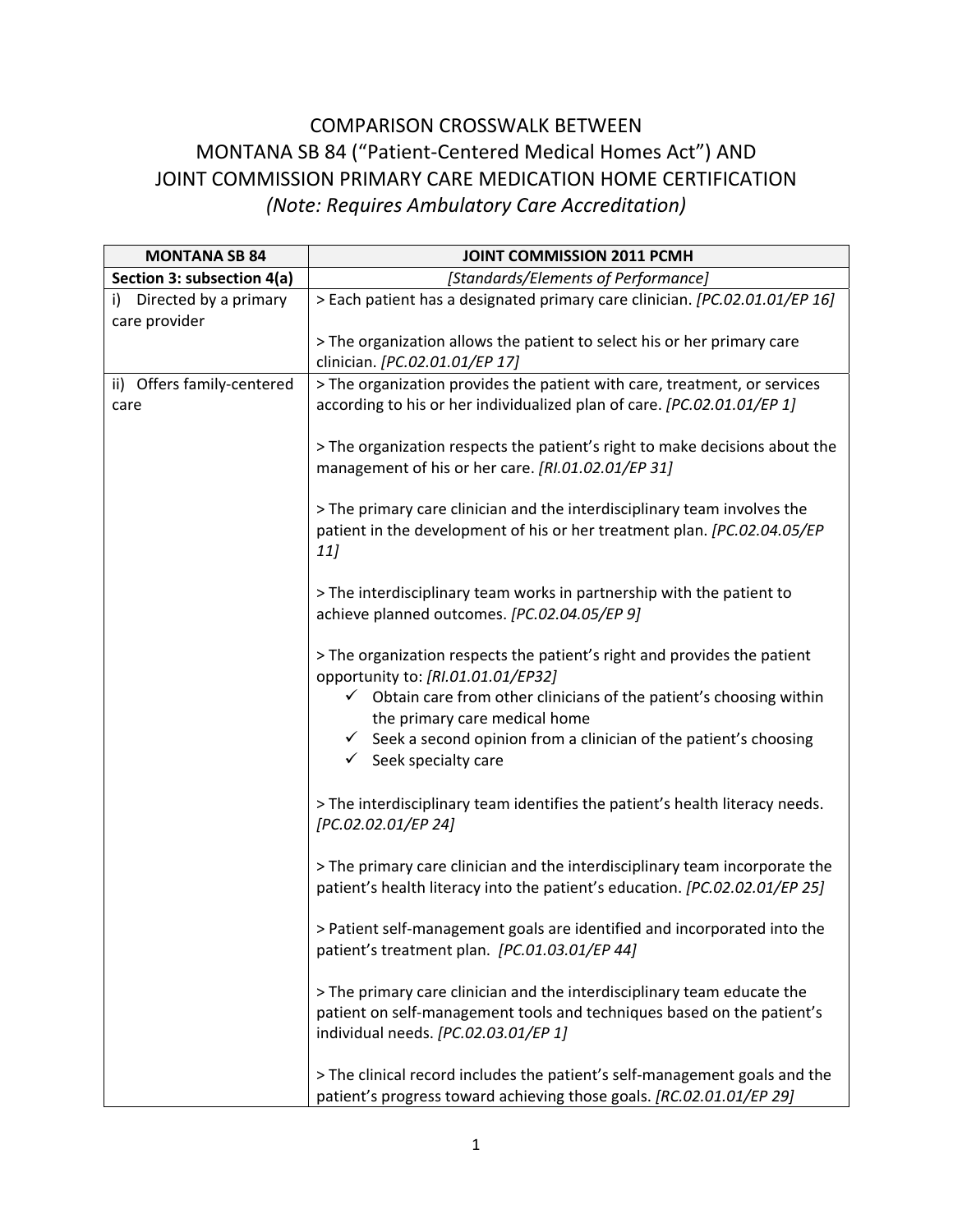|                                              | > The organization communicates information related to safety and quality<br>to those who need it, including staff, licensed independent practitioners,<br>patients, families, and external interested parties. [LD.03.04.01]<br>>The organization's design of new or modified services or processes<br>incorporates the needs of patients, staff, and others. [LD.04.04.03/EP 1]<br>> Leaders involve patients in performance improvement activities.<br>[LD.04.04.01/EP 24]                                                                                                                                                                                                                                                                                                                                                                                                                                                                                                                                                                                                                                                                                                                                                                                                                                                                                                                                                                        |
|----------------------------------------------|------------------------------------------------------------------------------------------------------------------------------------------------------------------------------------------------------------------------------------------------------------------------------------------------------------------------------------------------------------------------------------------------------------------------------------------------------------------------------------------------------------------------------------------------------------------------------------------------------------------------------------------------------------------------------------------------------------------------------------------------------------------------------------------------------------------------------------------------------------------------------------------------------------------------------------------------------------------------------------------------------------------------------------------------------------------------------------------------------------------------------------------------------------------------------------------------------------------------------------------------------------------------------------------------------------------------------------------------------------------------------------------------------------------------------------------------------|
| iii) Culturally effective<br>care            | > The primary care clinician and the interdisciplinary team identify the<br>patient's oral and written communication needs, including the patient's<br>preferred language for discussing health care. [PC.02.01.21/EP 1]<br>> The primary care clinician and the interdisciplinary team communicate<br>with the patient in a manner that meets the patient's oral and written<br>communication needs. [PC.02.01.21/EP 2]<br>> The clinical record contains the patient's communication needs, including<br>preferred language for discussing health care. [RC.02.01.01/EP 1]<br>>The organization provides language interpreting and translation services.<br>[RI.01.01.03/EP 2]<br>> The clinical record contains the patient's race and ethnicity.<br>[RC.02.01.01/EP 28]                                                                                                                                                                                                                                                                                                                                                                                                                                                                                                                                                                                                                                                                          |
| iv) Coordinated Care &<br>v) Continuous Care | > The organization coordinates the patient's care, treatment, or services<br>based on the patient's needs. [PC.02.02.01]<br>-- The organization has a process to receive or share patient information when the patient is referred<br>to other internal or external providers of care, treatment, or services.<br>-- The organization's process for hand-off communication provides for the opportunity for discussion<br>between the giver and receiver of patient information.<br>-- The organization coordinates the patient's care, treatment, or services.<br>-- When the organization uses external resources to meet the patient's needs, it participates in<br>coordinating the patient's care, treatment, or services.<br>> The members of the interdisciplinary team provide comprehensive and<br>coordinated care, and maintain the continuity of care. [PC.02.04.05/EP 2]<br>> The primary care clinician is responsible for making certain that the<br>interdisciplinary team provides comprehensive and coordinated care, and<br>maintains the continuity of care. [PC.02.04.05/EP 5]<br>Note: Coordination of care may include making internal and external referrals, developing and<br>evaluating treatment plans, and resolving conflicts in providing care.<br>> When a patient is referred to an external organization, the<br>interdisciplinary team reviews and tracks the care provided to the patient.<br>[PC.02.04.05/EP 6] |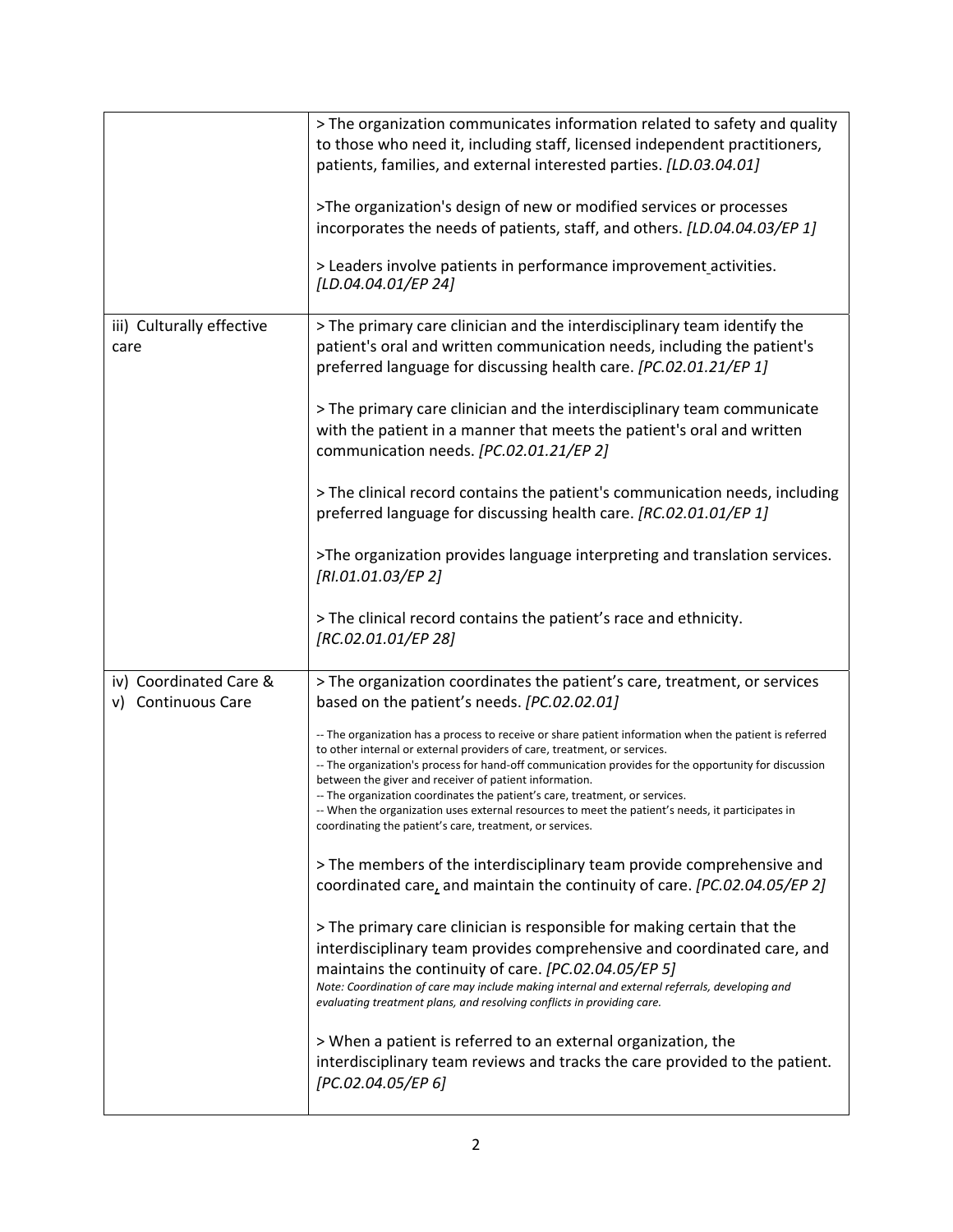|                                                                   | > The interdisciplinary team acts on recommendations from internal and<br>external referrals for additional care, treatment, or services.<br>[PC.02.04.05/EP 7]<br>>The clinical record contains information that promotes continuity of care<br>among providers. [RC.01.01.01/EP 8]<br>Note: This requirement refers to care provided by both internal and external providers.<br>> The organization coordinates the patient education and training provided<br>by all disciplines involved in the patient's care, treatment, or services.<br>[PC.02.03.01/EP 5]<br>>The organization has a process that addresses the patient's need for<br>continuing care, treatment, or services after discharge or transfer.                                      |
|-------------------------------------------------------------------|---------------------------------------------------------------------------------------------------------------------------------------------------------------------------------------------------------------------------------------------------------------------------------------------------------------------------------------------------------------------------------------------------------------------------------------------------------------------------------------------------------------------------------------------------------------------------------------------------------------------------------------------------------------------------------------------------------------------------------------------------------|
|                                                                   | [PC.04.01.01]<br>- The organization describes the reason(s) for and conditions under which the patient is discharged or<br>transferred.<br>- The organization describes the method for shifting responsibility for a patient's care from one<br>clinician, organization, program, or service to another.                                                                                                                                                                                                                                                                                                                                                                                                                                                |
| vi) Comprehensive Care                                            | > The organization manages transitions in care and provides or facilitates<br>patient access to: acute care; management of chronic care; behavioral<br>health needs; preventive services that are age/gender specific; oral health;<br>urgent and emergent care; substance abuse treatment. [PC.02.04.03/EP 1]<br>Note: Some of these services may be obtained through the use of community resources as available, or<br>in collaboration with other organizations.<br>> The organization provides:<br>Care that addresses various phases of a patient's lifespan,<br>including end-of-life care [PC.02.04.03/EP 2]<br>Disease and chronic care management services<br>✓<br>[PC.02.04.03/EP3]<br>$\checkmark$ Population-based care [PC.02.04.03/EP 4] |
| vii) Located in patient's<br>community<br>viii) Integrated across | SEE BELOW: Section 3: Subsection 4(b)<br>Characterized by enhanced access<br>SEE ABOVE: iv) Coordinated Care & v) Continuous Care                                                                                                                                                                                                                                                                                                                                                                                                                                                                                                                                                                                                                       |
| systems                                                           |                                                                                                                                                                                                                                                                                                                                                                                                                                                                                                                                                                                                                                                                                                                                                         |
|                                                                   |                                                                                                                                                                                                                                                                                                                                                                                                                                                                                                                                                                                                                                                                                                                                                         |
| Section 3: subsection 4(b)<br>Characterized by<br>i)              | > The organization provides patients with 24/7 access to:                                                                                                                                                                                                                                                                                                                                                                                                                                                                                                                                                                                                                                                                                               |
| enhanced access                                                   | [PC.02.04.01/EP1]<br>$\checkmark$ Appointment availability/scheduling<br>Requests for prescription renewal<br><b>Test results</b><br>Clinical advice for urgent health needs<br>Note: Access may be provided through a number of methods, such as telephone, flexible<br>hours, websites, and portals.                                                                                                                                                                                                                                                                                                                                                                                                                                                  |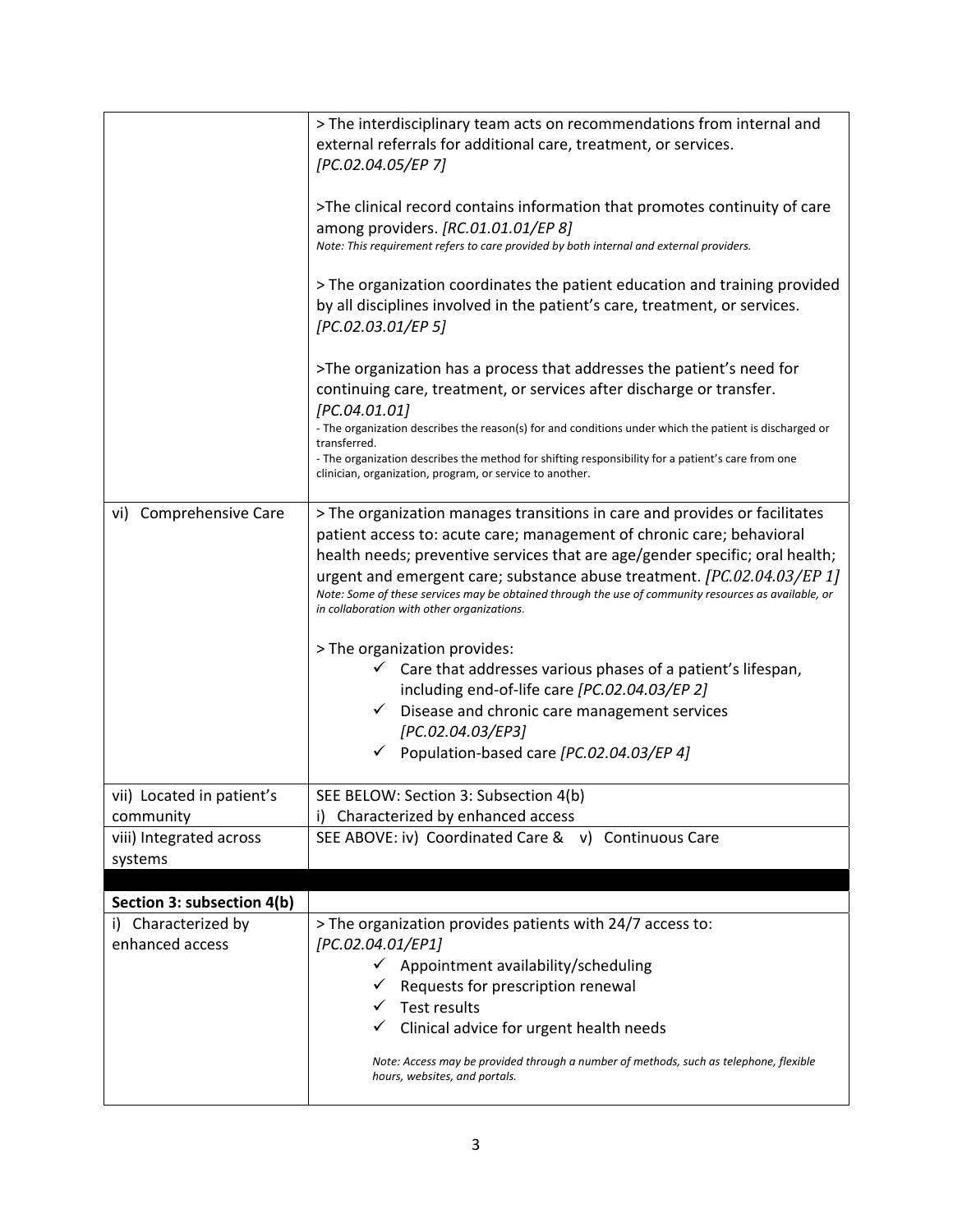|                                                                                                                                                                                                                                                                                                                                                                             | > The organization offers flexible scheduling to accommodate patient care<br>needs. [PC.02.04.01/EP 2]<br>Note: This may include open scheduling, same day appointments, expanded hours, and<br>arrangements with other organizations.                                                                                                                                                                                                                                                                                                                                                                                                                                                                                                                                                                                                                                 |
|-----------------------------------------------------------------------------------------------------------------------------------------------------------------------------------------------------------------------------------------------------------------------------------------------------------------------------------------------------------------------------|------------------------------------------------------------------------------------------------------------------------------------------------------------------------------------------------------------------------------------------------------------------------------------------------------------------------------------------------------------------------------------------------------------------------------------------------------------------------------------------------------------------------------------------------------------------------------------------------------------------------------------------------------------------------------------------------------------------------------------------------------------------------------------------------------------------------------------------------------------------------|
|                                                                                                                                                                                                                                                                                                                                                                             | > The organization has a process to address patient urgent care needs 24<br>hours a day, 7 days a week. [PC.02.04.01/EP 3]                                                                                                                                                                                                                                                                                                                                                                                                                                                                                                                                                                                                                                                                                                                                             |
| ii) Emphasis on<br>prevention                                                                                                                                                                                                                                                                                                                                               | > The interdisciplinary team assesses patients for health risk behaviors.<br>[PC.02.04.05/EP 12]                                                                                                                                                                                                                                                                                                                                                                                                                                                                                                                                                                                                                                                                                                                                                                       |
|                                                                                                                                                                                                                                                                                                                                                                             | > Patient self-management goals are identified and incorporated into the<br>patient's treatment plan. [PC.01.03.01/EP 44]                                                                                                                                                                                                                                                                                                                                                                                                                                                                                                                                                                                                                                                                                                                                              |
|                                                                                                                                                                                                                                                                                                                                                                             | > The primary care clinician and the interdisciplinary team educate the<br>patient on self-management tools and techniques based on the patient's<br>individual needs. [PC.02.03.01/EP 1]                                                                                                                                                                                                                                                                                                                                                                                                                                                                                                                                                                                                                                                                              |
|                                                                                                                                                                                                                                                                                                                                                                             | > The clinical record includes the patient's self-management goals and the<br>patient's progress toward achieving those goals. [RC.02.01.01/EP 29]                                                                                                                                                                                                                                                                                                                                                                                                                                                                                                                                                                                                                                                                                                                     |
| iii) Emphasis on improved<br>health outcomes                                                                                                                                                                                                                                                                                                                                | > The organization collects data on:<br>Disease management outcomes. [PI.01.01.01/EP 40]                                                                                                                                                                                                                                                                                                                                                                                                                                                                                                                                                                                                                                                                                                                                                                               |
| iv) Emphasis on<br>satisfaction                                                                                                                                                                                                                                                                                                                                             | > The organization collects data on:<br>Patient experience and satisfaction related to access to care<br>and communication [PI.01.01.01/EP 16]<br>Patient perception of the comprehensiveness, coordination,<br>$\checkmark$<br>and continuity of care [PI.01.01.01/EP 16]                                                                                                                                                                                                                                                                                                                                                                                                                                                                                                                                                                                             |
| Section 3: subsection 6                                                                                                                                                                                                                                                                                                                                                     |                                                                                                                                                                                                                                                                                                                                                                                                                                                                                                                                                                                                                                                                                                                                                                                                                                                                        |
| "Primary care practice"<br>means a solo health care<br>provider or a health care<br>practice that is organized<br>by or includes licensees<br>under Title 37 who<br>provide primary medical<br>care, including but not<br>limited to pediatricians,<br>internal medicine<br>physicians, family<br>medicine physicians, nurse<br>practitioners, and<br>physician assistants. | > Definition of a Primary Care Clinician:<br>- A clinician operating within the primary care medical home who works<br>collaboratively with an interdisciplinary team and in partnership with the<br>patient to address the patient's primary health care needs.<br>- Primary care clinicians have the educational background, broad-based<br>knowledge, and experience necessary to handle most medical and other<br>health care needs of the patients who have selected them, including<br>resolving conflicting recommendations for care.<br>- The primary care clinician is selected by the patient and serves as the<br>primary point of contact for the patient and family.<br>- A primary care clinician operating within the primary care medical home<br>is a doctor of medicine or doctor of osteopathy, advanced practice nurse,<br>or physician assistant. |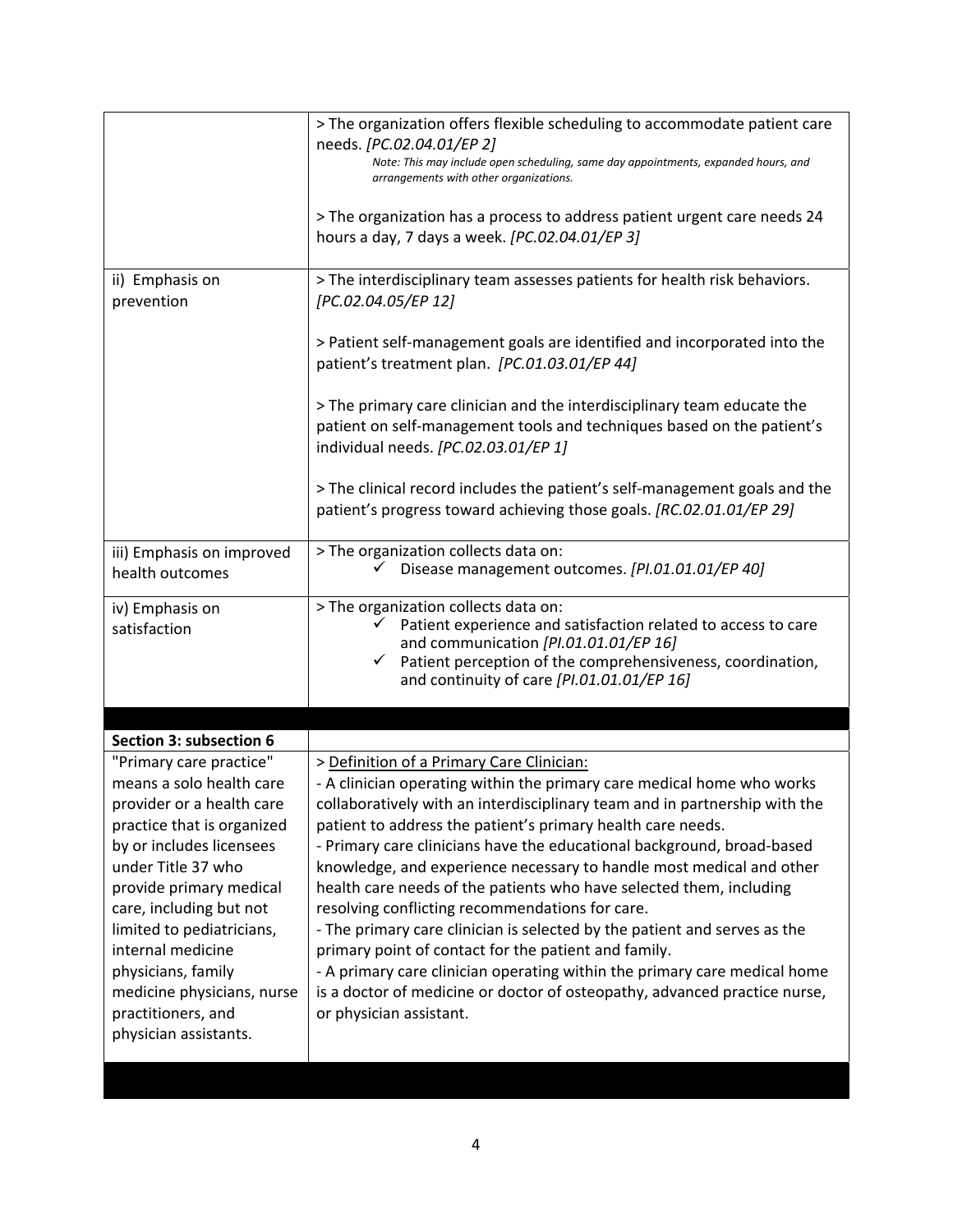| Section 5: subsection (7)                                                                                                                                |                                                                                                                                                                                                                                                                                                                                                                                                                                                                                                                                                                                                                                                                                                                                                               |
|----------------------------------------------------------------------------------------------------------------------------------------------------------|---------------------------------------------------------------------------------------------------------------------------------------------------------------------------------------------------------------------------------------------------------------------------------------------------------------------------------------------------------------------------------------------------------------------------------------------------------------------------------------------------------------------------------------------------------------------------------------------------------------------------------------------------------------------------------------------------------------------------------------------------------------|
| "standards commissioner                                                                                                                                  |                                                                                                                                                                                                                                                                                                                                                                                                                                                                                                                                                                                                                                                                                                                                                               |
| may consider"<br>(a) the use of health<br>information technology,<br>including electronic<br>medical records;                                            | > The organization uses health information technology to: [PC.02.04.03/EP<br>5]<br>✓<br>Support the continuity of care, and provision of<br>comprehensive and coordinated care<br>$\checkmark$<br>Document and track care<br>✓<br>Support disease management, including providing patient<br>education<br>$\checkmark$<br>Support preventive care<br>Create reports for internal use and external reporting<br>$\checkmark$<br>$\checkmark$ Facilitate electronic exchange of information among providers<br>$\checkmark$<br>Support performance improvement<br>> The organization uses an electronic prescribing process.<br>[MM.04.01.01/EP 21]<br>> The organization uses clinical decision support tools to guide decision<br>making. [PC.01.03.01/EP 45] |
|                                                                                                                                                          |                                                                                                                                                                                                                                                                                                                                                                                                                                                                                                                                                                                                                                                                                                                                                               |
| (b) the relationship<br>between the primary care<br>practice, specialists, other<br>health care providers, and<br>hospitals;<br>(c) the access standards | > The organization has a process that addresses the patient's need for<br>continuing care, treatment, or services after discharge or transfer.<br>[PC.04.01.01]<br>- The organization describes the reason(s) for and conditions under which the patient is discharged or<br>transferred.<br>- The organization describes the method for shifting responsibility for a patient's care from one<br>clinician, organization, program, or service to another.<br>> The organization collects data on:                                                                                                                                                                                                                                                            |
| for individuals covered by<br>a health plan to receive<br>primary medical care in a<br>timely manner;                                                    | Patient access to care within timeframes established by the<br>✓<br>organization [PI.01.01.01/EP 41]<br>Patient experience and satisfaction related to access to care<br>✓<br>and communication [PI.01.01.01/EP 16]<br>> The organization uses the data it collects on the patient's experience and<br>satisfaction related to access to care and communication, and the patient's<br>perception of the comprehensiveness, coordination, and continuity of care<br>[PI.03.01.01/EP 11]                                                                                                                                                                                                                                                                        |
| (d) the ability of the<br>primary care practice to<br>foster a partnership with<br>patients; and                                                         | > The organization evaluates how effectively the primary care clinician and<br>the interdisciplinary team work in partnership with the patient to support<br>the continuity of care and the provision of comprehensive and coordinated<br>care. [LD.01.03.01/EP 20]                                                                                                                                                                                                                                                                                                                                                                                                                                                                                           |
| (e) the use of<br>comprehensive<br>medication management<br>to improve clinical<br>outcomes.                                                             | SEE SPECIFIC STANDARDS IN THE MEDICATION MANAGEMENT CHAPTER<br>Overview of the Medication Management Chapter<br>Medication management is an important component in the palliative,<br>symptomatic, and curative treatment of many diseases and conditions.<br>However, medications are also capable of causing great harm if the<br>incorrect dose or medication is inadvertently administered to a patient. To                                                                                                                                                                                                                                                                                                                                               |